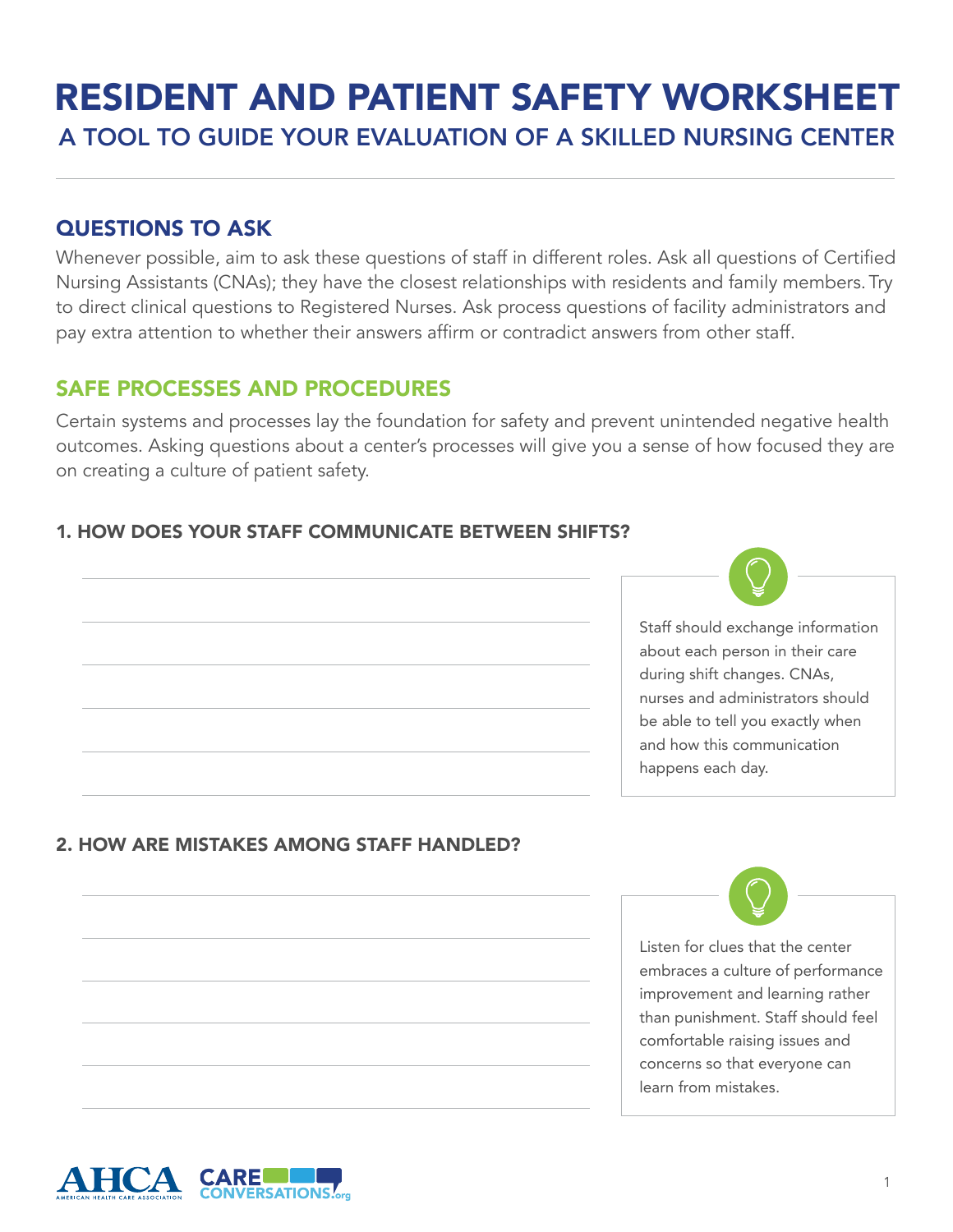## 3. How do you make sure staff maintains the skills and competencies needed to perform their jobs at the highest level?

| Approaches to health care safety<br>evolve constantly. Continuous<br>training and evaluation ensure<br>that the staff provides high<br>quality care. |
|------------------------------------------------------------------------------------------------------------------------------------------------------|

## 4. How do family members participate on performance and quality improvement teams? How can I get involved?

Listen for existing processes that take family member feedback into account. Also, try to discern from tone and visual cues whether the staff is open to hearing from residents/patients and family members.

## 5. How do you get to know individual residents?

A big part of health care safety is a staff that knows each person well and can detect issues before or as they arise. Does the center practice consistent assignment, meaning that care givers care for the same people every time they work? Does the center rely too heavily on temporary staff?

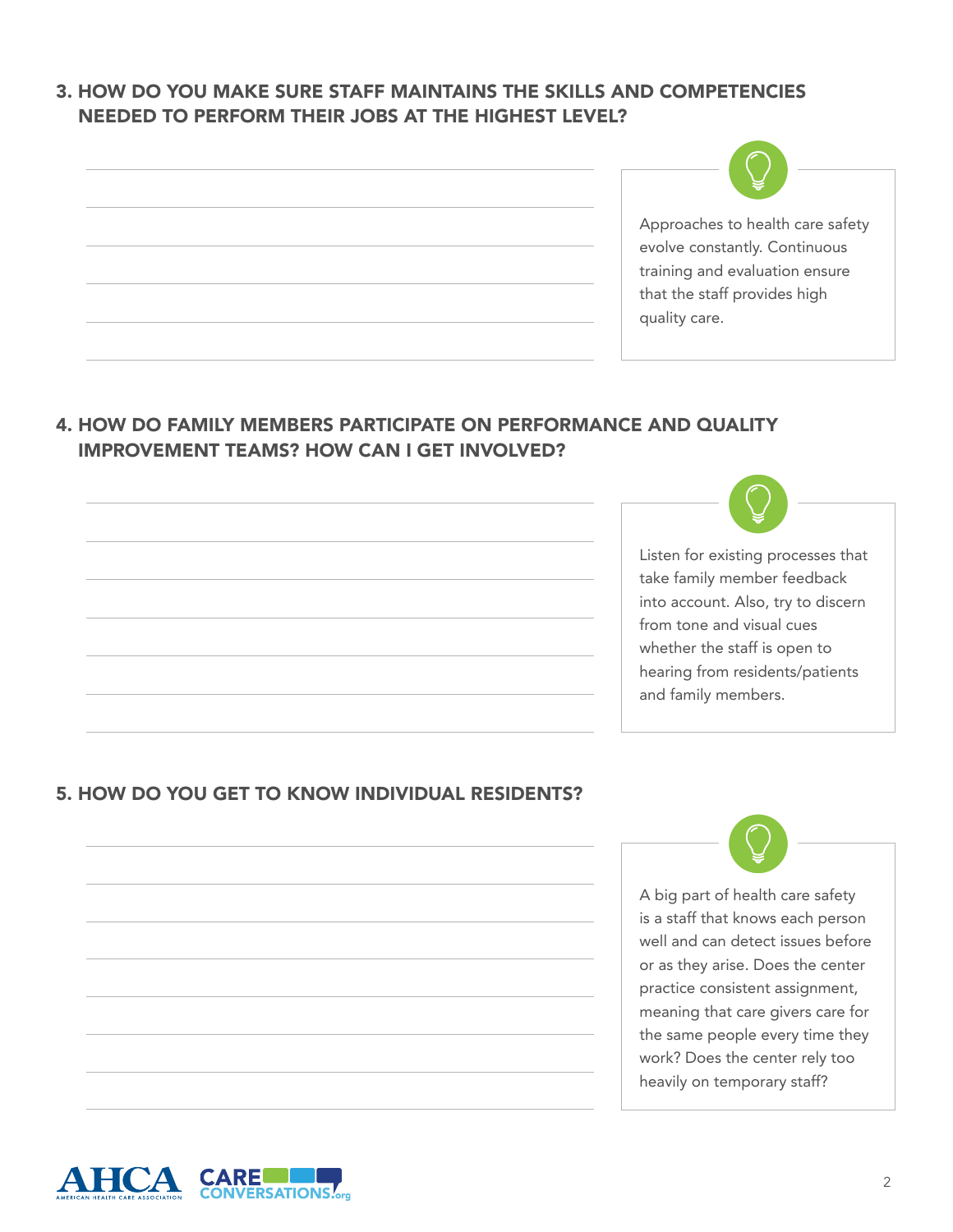# Clinical areas

## 1. What is your approach to ensure that medication is prescribed and administered safely?

Non-medicine interventions should be explored before medication is prescribed.

#### 2. How are personal alarms used?

Nursing centers will often use alarms on a patient's seat or bed to alert staff when the resident has gotten up. These alarms can sometimes help staff understand a new resident's activity level or movement patterns. However, long-term use of alarms is not recommended, as they can give staff a false sense of security and have not shown to be effective at preventing falls.

### 3. How do you REDUCE THE RISK OF falls?

The center should have a comprehensive fall prevention program that keeps people moving, including physical/ occupational therapy and safe use of medication. Care should also be taken to reduce environmental factors that increase the risk of falls.